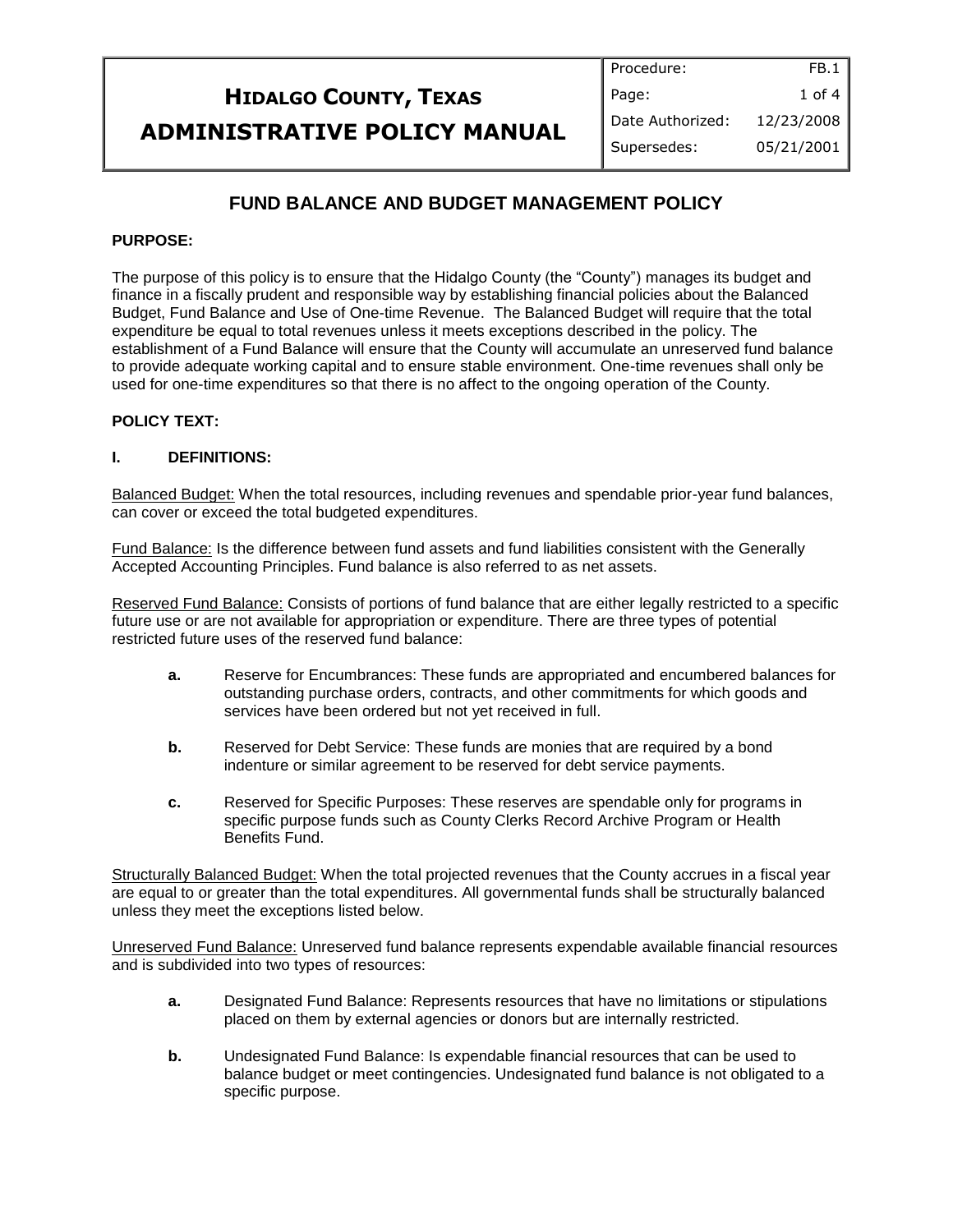|                              | Procedure:         | FB.1       |
|------------------------------|--------------------|------------|
| <b>HIDALGO COUNTY, TEXAS</b> | Page:              | 2 of 4     |
| ADMINISTRATIVE POLICY MANUAL | I Date Authorized: | 12/23/2008 |
|                              | Supersedes:        | 05/21/2001 |

# **II. BALANCED BUDGET**

The County will adopt and maintain a balanced budget throughout its fiscal year for governmental funds which consist of the General Fund, Special Revenue Funds, Capital Projects Funds and Debt Service Funds. For the purposes of this policy, revenues and expenditures are defined in accordance with Generally Accepted Accounting Principles (GAAP). A balanced budget is achieved when the total resources, including revenues and spendable prior-year fund balances, equal or exceed the total budgeted expenditures. A structurally balanced budget is achieved when the total projected revenues that the County accrues in a fiscal year are equal to or greater than the total expenditures. Each governmental fund shall have a structurally balanced budget unless it includes spendable prior year fund balance that is available under the terms of the County's Fund Balance Policy.

#### **III. FUND BALANCE**

The stated goals of maintaining a fund balance are to provide adequate working capital, to ensure uninterrupted services in the event of unfavorable budget variances, to provide for capital improvements, and to achieve a balanced budget within a 4-year period. It is the policy of the Commissioners Court to require that sufficient funds be retained all the time to achieve these goals for operating funds. To achieve this stable financial base, the County desires to manage its financial resources by establishing fund balance policies for governmental funds, which consist of the General Fund, Special Revenue Funds, Capital Projects Funds, and Debt Service Funds.

### **A. Fund Balance Target**

Fund balance targets are established for the General Fund and Debt Service Funds. The set amounts differ for each fund and will require an annual review. Factors included in the determination of fund balance targets include predictability of revenues, legal requirements, bond indentures, potential volatility of expenditures, and liquidity requirements.

The operating and debt service budget for the new fiscal year is the basis for calculating the ratio of undesignated fund balance to proposed expenditure. In essence the current fiscal year's budgeted expenditures will determine the prior fiscal year's designated fund balance.

### 1. **General Fund**

**i. Unreserved Fund Balance (Stabilization Funds)** – This policy will require the County to maintain an unreserved, designated fund balance (assigned fund balance) of a minimum of 10% and a maximum of 15% of the operating and debt service budget for the new fiscal year as a stabilization fund in the General Fund at the annual adoption of the budget.

> The 10% is estimated to be the historical minimum cash requirement to provide sufficient cash flow for stable financial operations. The Budget Officer will propose to the Commissioners Court a reasonable target amount that is within this range during the budget process. It is the County's goal that this fund will not be utilized unless there is an unforeseen financial emergency and a corresponding consensus decision among the Commissioners Court members.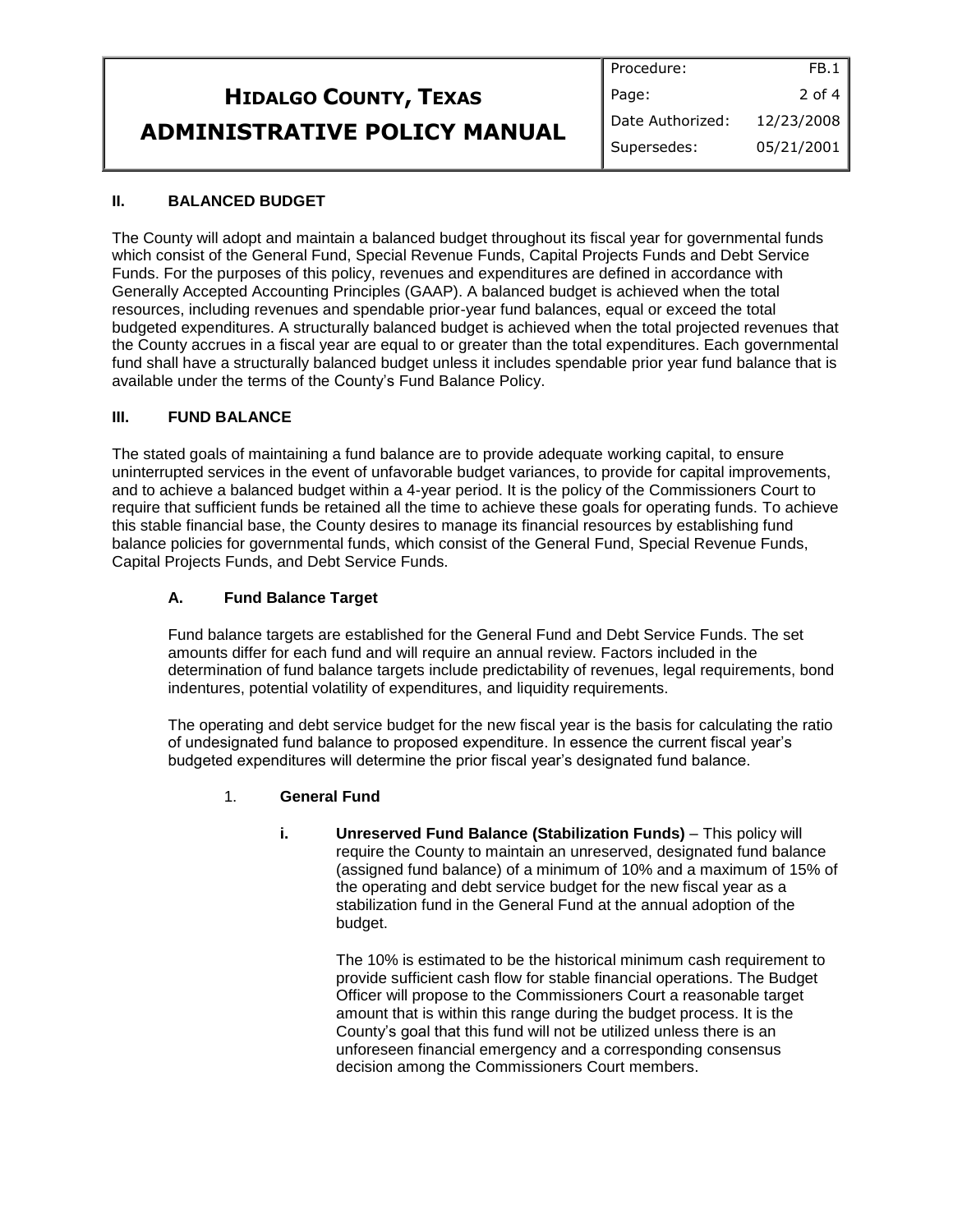#### **HIDALGO COUNTY, TEXAS ADMINISTRATIVE POLICY MANUAL** Procedure: Page: Date Authorized: Supersedes: FB.1 3 of 4 12/23/2008 05/21/2001

- **ii. Use of Excess Fund Balance above the Stabilization fund –** When the stabilization fund is adequately established, any excess above the required stabilization funds will be "unreserved, undesignated fund balance (unassigned fund balance)". If necessary, this fund balance in the General Fund can be appropriated in the following budget year for one-time expenditures or under certain circumstances as outlined below:
	- **a.** To offset temporary reduction in revenues from local, state, and federal sources
	- **b.** When the Commissioners Court decides to not increase the County's property taxes to the maximum allowable property tax cap or rollback rate
	- **c.** To retire the County's debt
	- **d.** To fund major legal settlements or liability claims made against the County
	- **e.** To fund necessary one-time equipment or capital spending required for the County
	- **f.** To pay for costs related to an unforeseen emergency or natural disaster
	- **g.** To pay for specific initiatives lasting no more than three years
- **iii. Unreserved Fund Balance Replenishment –** It is the policy of the County to maintain a range of 10% to 15% of its operating and debt service budget in the stabilization fund and to allow unreserved, undesignated fund balance above the stabilization to be used for the purposes listed in Section I.

In the event that the stabilization fund decreases below 10% of the upcoming maintenance and operation budget, the Budget Officer will prepare and present to the Commissioners Court a plan to replenish the reserve requirement. If necessary, any surplus the County generates will first go towards replenishing the stabilization fund until the minimum 10% goal is achieved and then to the unreserved, undesignated fund balance. The Commissioners Court must approve and adopt a plan to restore these balances to the target levels within a 12-month period. If restoration of the reserve cannot be accomplished within such period without severe hardship, then the Budget Officer may request that the Commissioners Court approve and extension of this restoration deadline.

### **2. Debt Service Funds:**

Funds reserved for debt service are monies held as required by a bond indenture or similar agreement. Unreserved funds in the Debt Service Funds represent the Commissioners Court's efforts to cover risks related with swap options, variablerate bonds, or auction-rated bonds.